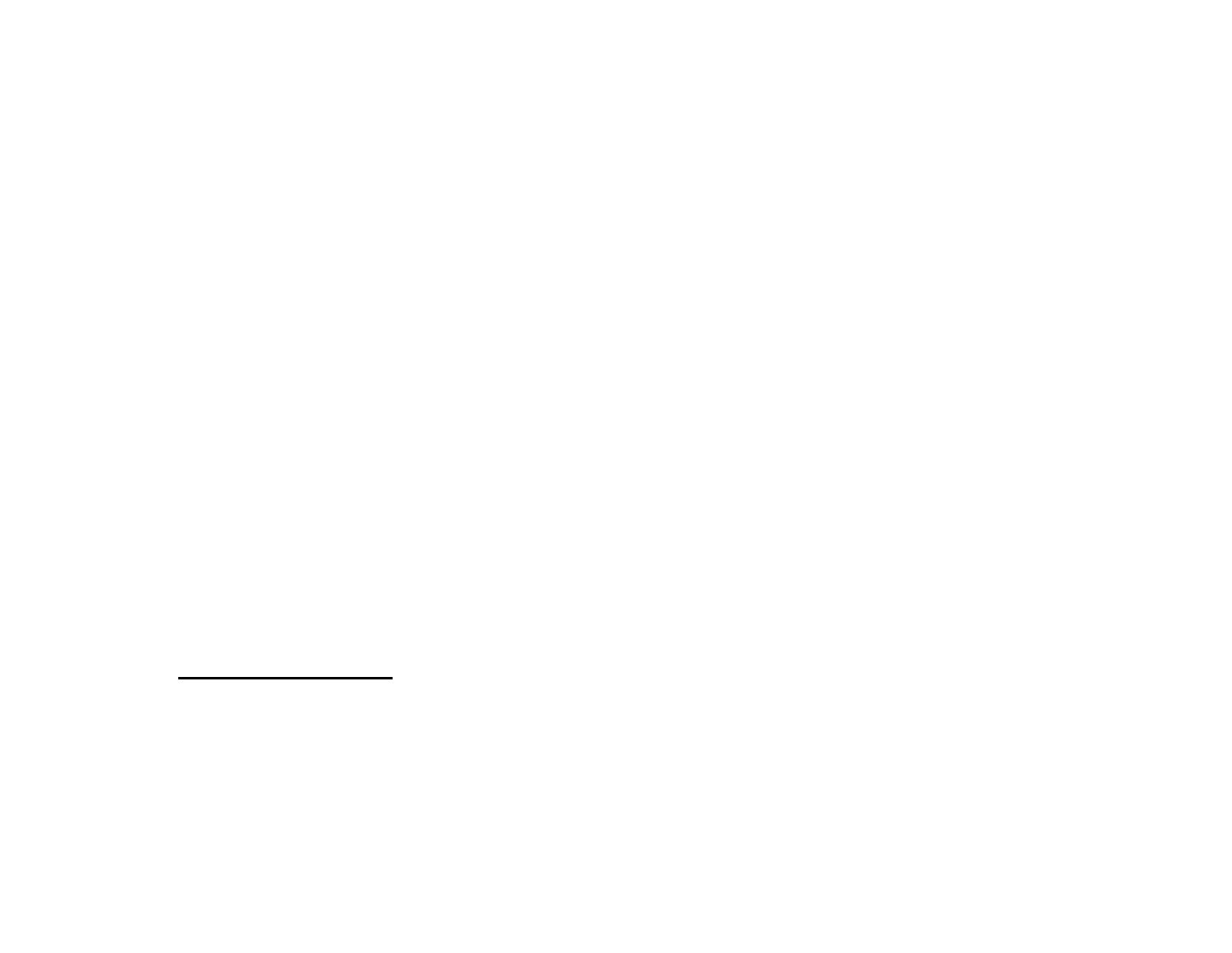# Tables 4, 5 and 6

# Cadet boys:

## Group A:

| No | Team      |  | З | <b>Points</b> | <b>Place</b> |           | Il round at 11:00                   |
|----|-----------|--|---|---------------|--------------|-----------|-------------------------------------|
|    | Sweden    |  |   |               |              |           | 12:30-13:30 LUN                     |
|    |           |  |   |               |              |           | III round at 14:30                  |
|    | Norway II |  |   |               |              |           | IV round at 16:3                    |
|    | Estonia I |  |   |               |              | Saturday: | V round at 9:00<br>VI round at 11:0 |

Group B:

| <b>No</b>    | <b>Team</b>       | 2 | 3 | <b>Points</b> | Place |
|--------------|-------------------|---|---|---------------|-------|
| 1            | <b>Denmark</b>    |   |   |               |       |
| $\mathbf{2}$ | <b>Finland</b>    |   |   |               |       |
| 3            | <b>Estonia II</b> |   |   |               |       |

Group C:

| <b>No</b>      | Team      | 2 | 3 | <b>Points</b> | <b>Place</b> |
|----------------|-----------|---|---|---------------|--------------|
| 1              | Lithuania |   |   |               |              |
| $\overline{2}$ | Norway I  |   |   |               |              |
| 3              | Greenland |   |   |               |              |

## **Schedule: And Schedule: And Schedule:** And Schedule: And Schedule: And Schedule: And Schedule: And Schedule: An

|           |  |               |       | Friday: | I round at 9:00                                     |
|-----------|--|---------------|-------|---------|-----------------------------------------------------|
| Team      |  | <b>Points</b> | Place |         | II round at 11:00                                   |
| Sweden    |  |               |       |         | 12:30-13:30 LUNCH<br>III round at 14:30             |
| Norway II |  |               |       |         | IV round at 16:30 (finals group and places I round) |

Saturday: V round at 9:00 (finals and places II round) VI round at 11:00 (finals and places III round)12:30-13:30 LUNCH

### Game order:

| I round | II round | III round |
|---------|----------|-----------|
|         |          |           |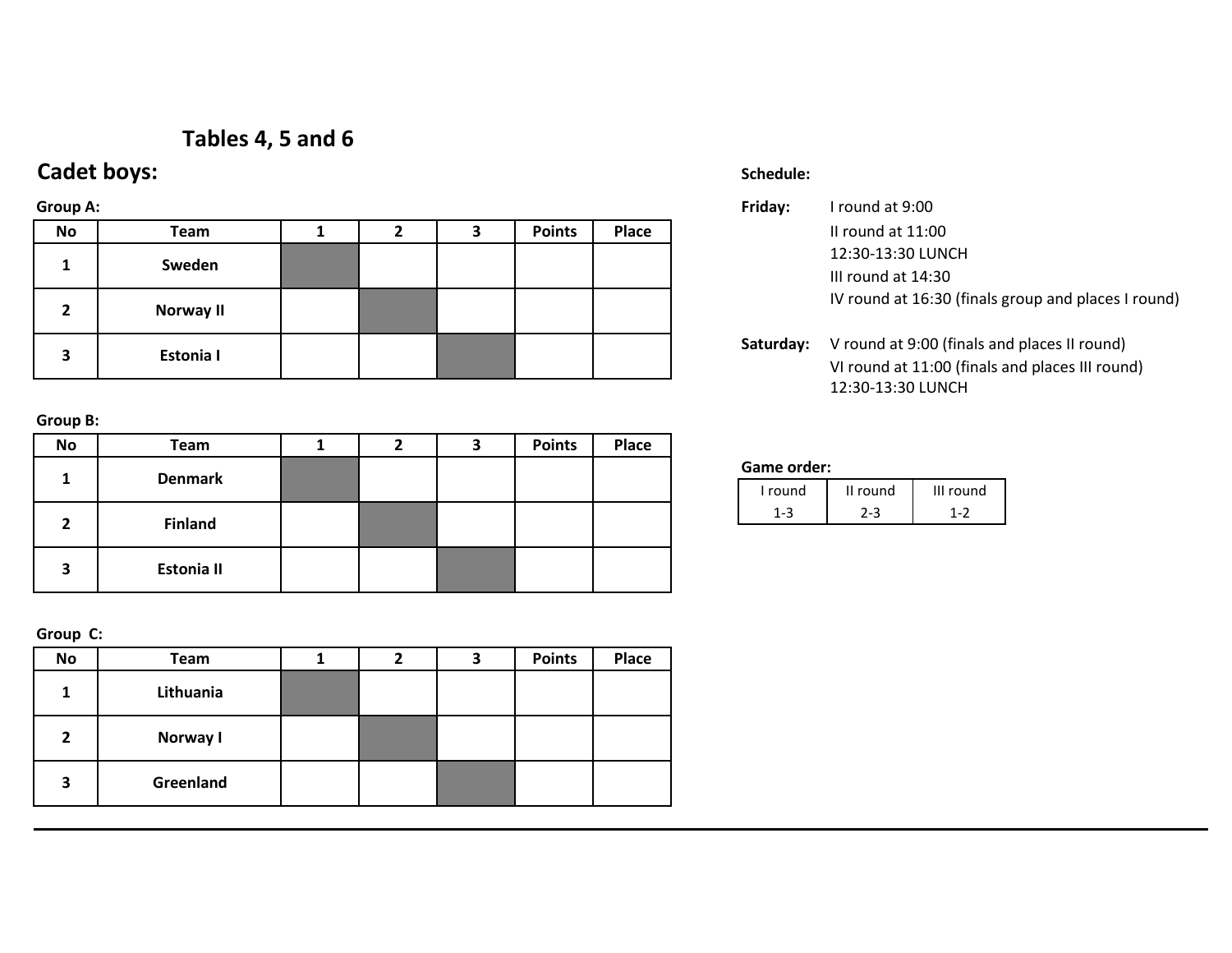Cadet boys:

FINALNo Team <sup>1</sup> <sup>2</sup> <sup>3</sup> Points Place A1B1 $C1$ 

Game order:



# Places 4.-6.

| No             | Team | ∠ | З | <b>Points</b> | Place |
|----------------|------|---|---|---------------|-------|
| A2             |      |   |   |               |       |
| <b>B2</b>      |      |   |   |               |       |
| C <sub>2</sub> |      |   |   |               |       |

| V round |  |
|---------|--|
| Ρ       |  |



# Places 7.-9.

| No             | Team | 2 | З | <b>Points</b> | Place |
|----------------|------|---|---|---------------|-------|
| A3             |      |   |   |               |       |
| <b>B3</b>      |      |   |   |               |       |
| C <sub>3</sub> |      |   |   |               |       |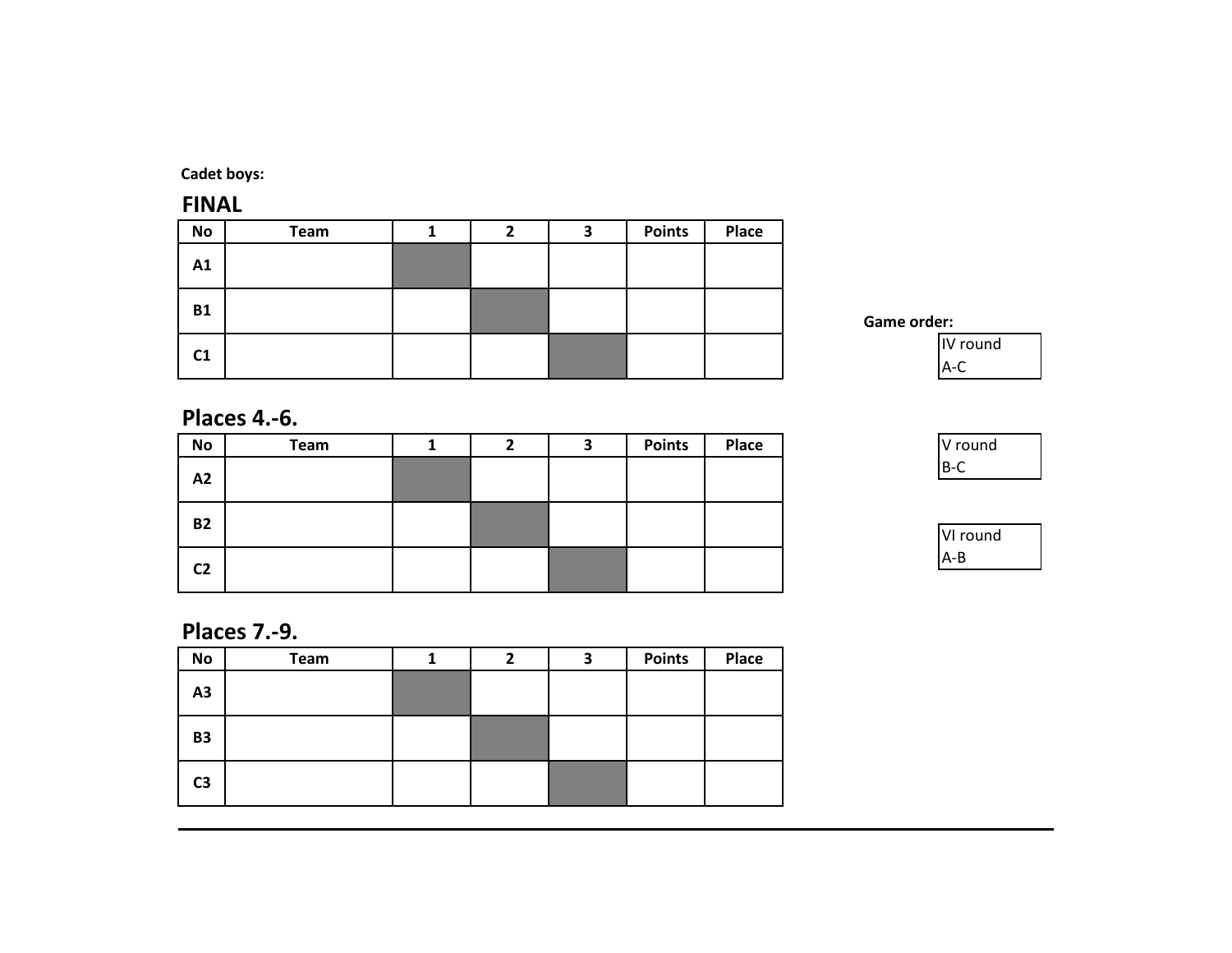# Tables 15, 16 and 17

# Junior girls:

## Group A:

| Group A: |                |  |  |               |       |           | Il round at 11:00                         |  |
|----------|----------------|--|--|---------------|-------|-----------|-------------------------------------------|--|
| No       | Team           |  |  | <b>Points</b> | Place |           | 12:30-13:30 LUNCH                         |  |
|          | <b>Denmark</b> |  |  |               |       |           | III round at 14:30                        |  |
|          | Lithuania      |  |  |               |       | Saturday: | IV round at 9:00 (fir                     |  |
| 3        | <b>Finland</b> |  |  |               |       |           | V round at 11:00 (fi<br>12:30-13:30 LUNCH |  |
| 4        | Estonia        |  |  |               |       |           |                                           |  |
|          |                |  |  |               |       |           | One game goes to a                        |  |

## Schedule:

 Friday: I round at 9:0012:30-13:30 LUNCH III round at 14:30

## Saturday: IV round at 9:00 (finals and places I round) V round at 11:00 (finals and places II round)12:30-13:30 LUNCH

One game goes to a next subgroup.

Game order:

|        |  |               |       | round   | II round | III round                       |
|--------|--|---------------|-------|---------|----------|---------------------------------|
| Team   |  | <b>Points</b> | Place | - 15    | $1 - 4$  | 1-2                             |
| Swadan |  |               |       | $2 - 4$ | $2 - 3$  | $\overline{\phantom{a}}$<br>3-4 |

| Group | к. |  |
|-------|----|--|
|       |    |  |

| <b>No</b> | Team          |  | ∍<br>э | <b>Points</b> | Place | $1 - 3$ | $1 - 4$ | $1 - 2$ |
|-----------|---------------|--|--------|---------------|-------|---------|---------|---------|
|           | Sweden        |  |        |               |       | $2 - 4$ | $2 - 3$ | $3 - 4$ |
| 2         | <b>Norway</b> |  |        |               |       |         |         |         |
| 3         | Greenland     |  |        |               |       |         |         |         |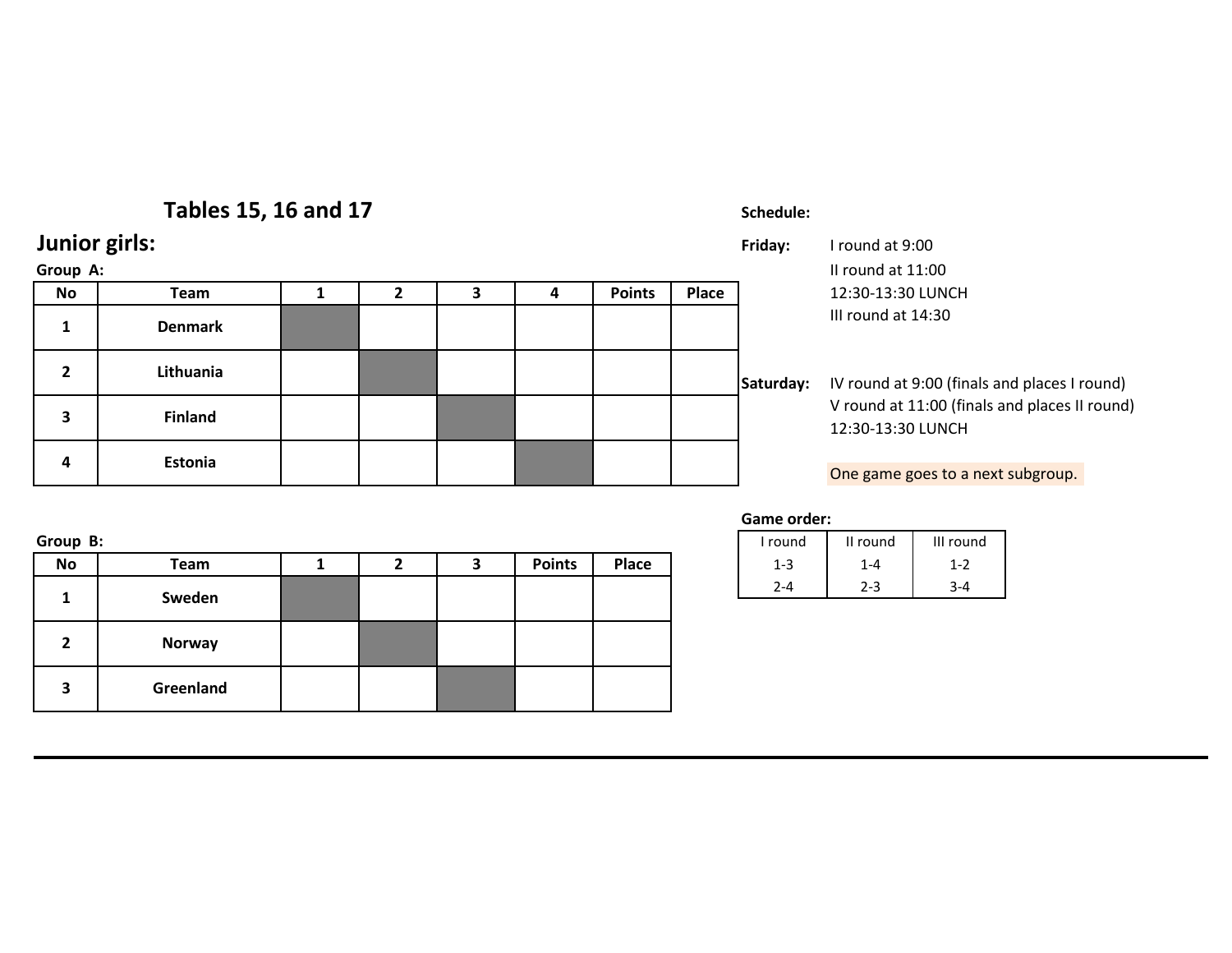Junior girls:

FINAAL places 1.-4.

| No        | Team | $\mathbf{2}$ | 3 | 4 | <b>Points</b> | Place |
|-----------|------|--------------|---|---|---------------|-------|
| A1        |      |              |   |   |               |       |
| A2        |      |              |   |   |               |       |
| <b>B1</b> |      |              |   |   |               |       |
| <b>B2</b> |      |              |   |   |               |       |

Places 5.-7.

| <b>Places 5.-7.</b> |             |  |               |       | IV round  | ∣ V round |
|---------------------|-------------|--|---------------|-------|-----------|-----------|
| No                  | <b>Name</b> |  | <b>Points</b> | Place | $A1 - B2$ | $A1 - B1$ |
| A3                  |             |  |               |       | $A2 - B1$ | A2 - B2   |
|                     |             |  |               |       | A4 - B3   | A3 - B3   |
| A4                  |             |  |               |       |           |           |
| <b>B3</b>           |             |  |               |       |           |           |

| IV round | V round   |
|----------|-----------|
| A1 - B2  | A1 - B1   |
| A2 - B1  | $A2 - B2$ |
| A4 - B3  | IA3 - B3  |

Game order: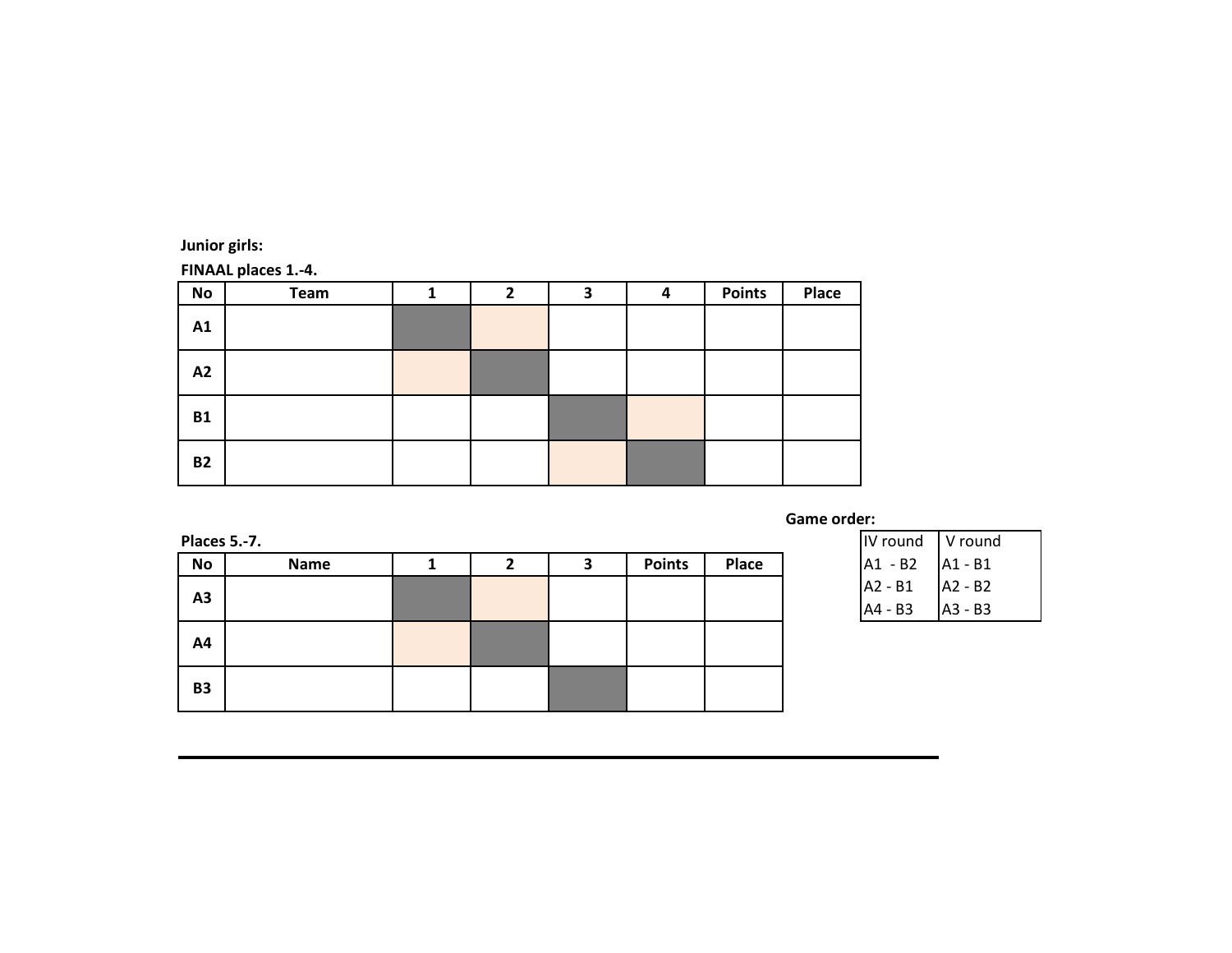# Tables 8, 9, 10 and 11

# Junior boys:

## Group A:

| No | Team               |  | <b>Points</b> | Place |           | 12:30-13:30 LUNCH                          |
|----|--------------------|--|---------------|-------|-----------|--------------------------------------------|
|    | Estonia I          |  |               |       |           | III round at 14:30<br>IV round at 16:30 (p |
| 2  | Norway I           |  |               |       | Saturday: | V round at 9:00 (ser                       |
| з  | <b>Greenland I</b> |  |               |       |           | VI round at 11:00 (f<br>12:30-13:30 LUNCH  |

Group B:

| <b>No</b> | Team             | 2 | ,<br>∍ | <b>Points</b> | Place | Game order: |
|-----------|------------------|---|--------|---------------|-------|-------------|
|           | <b>Finland I</b> |   |        |               |       | I round     |
|           |                  |   |        |               |       | $1 - 3$     |
| כ         | Lithuania        |   |        |               |       |             |
| 3         | Estonia II       |   |        |               |       |             |

## Schedule:

| boys:            |  |               |       | Friday:   | I round at 9:00                                            |
|------------------|--|---------------|-------|-----------|------------------------------------------------------------|
|                  |  |               |       |           | II round at $11:00$                                        |
| Team             |  | <b>Points</b> | Place |           | 12:30-13:30 LUNCH                                          |
| <b>Estonia I</b> |  |               |       |           | III round at 14:30<br>IV round at 16:30 (play off I round) |
| Norway I         |  |               |       | Saturday: | V round at 9:00 (semifinals and places I round)            |

VI round at 11:00 (finals and places II round)12:30-13:30 LUNCH

| I round | II round | III round |
|---------|----------|-----------|
|         |          | ر - ۱     |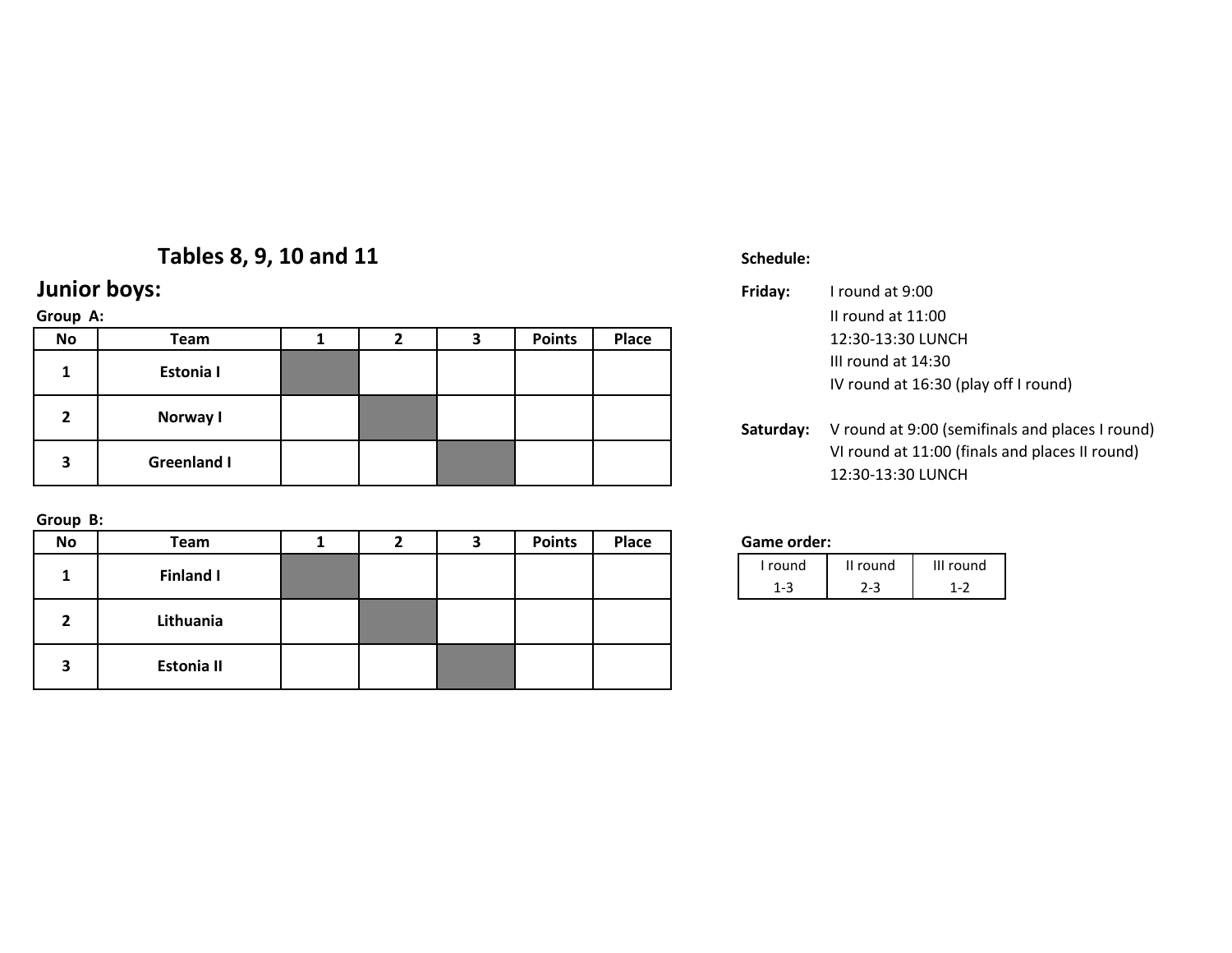## Junior boys:

## Group C:

| No | Team                |  | э | <b>Points</b> | Place | Game order: |
|----|---------------------|--|---|---------------|-------|-------------|
|    | Sweden              |  |   |               |       | I round     |
|    |                     |  |   |               |       | $1 - 3$     |
| 2  | Latvia              |  |   |               |       |             |
| 3  | <b>Greenland II</b> |  |   |               |       |             |

|  | <b>Game order:</b> |
|--|--------------------|
|--|--------------------|

| I round | II round | III round |
|---------|----------|-----------|
|         |          |           |

Group D:

| No             | <b>Team</b>       | 2 | 3 | <b>Points</b> | Place |
|----------------|-------------------|---|---|---------------|-------|
| 1.             | <b>Denmark</b>    |   |   |               |       |
| $\overline{2}$ | <b>Norway II</b>  |   |   |               |       |
| 3              | <b>Finland II</b> |   |   |               |       |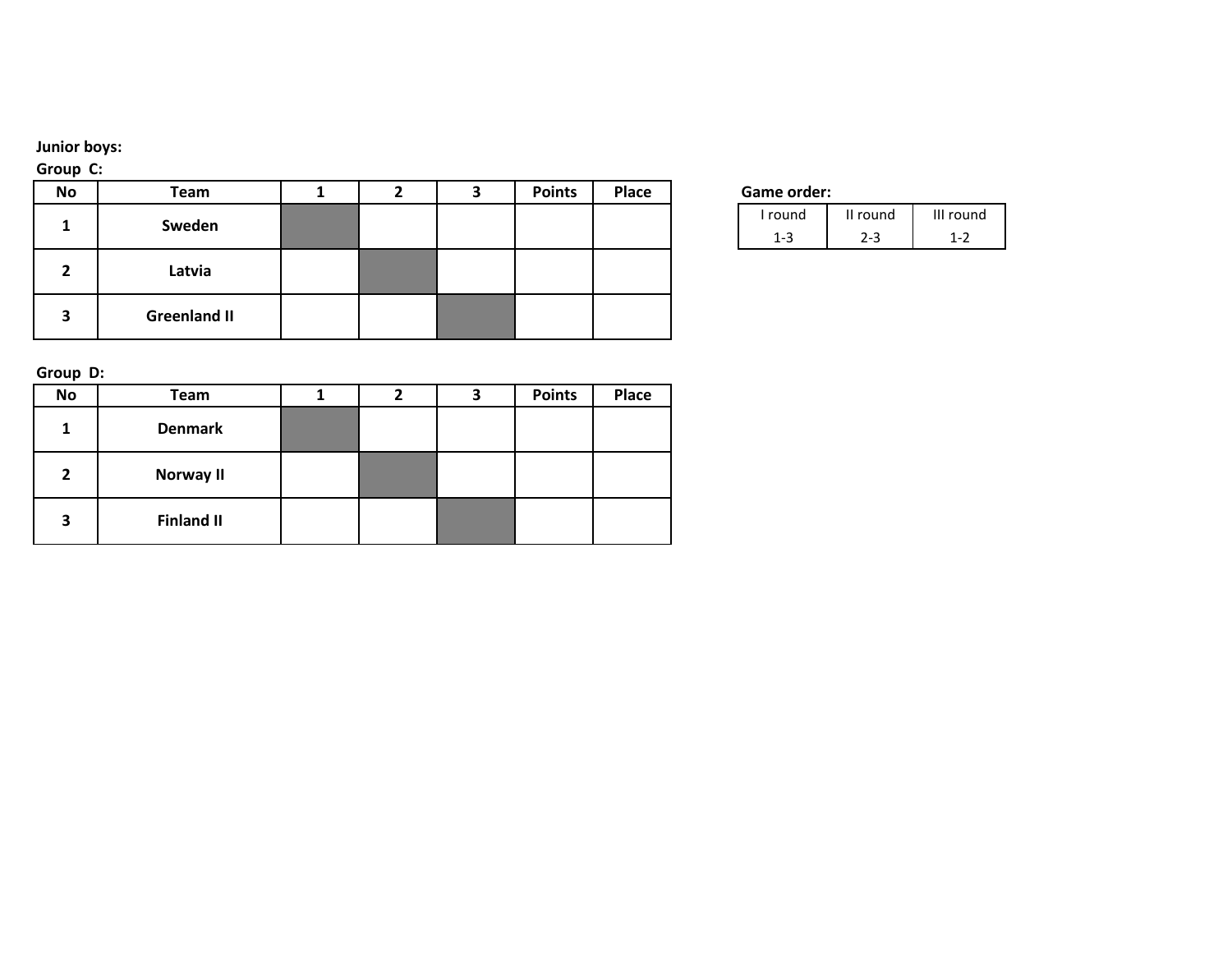